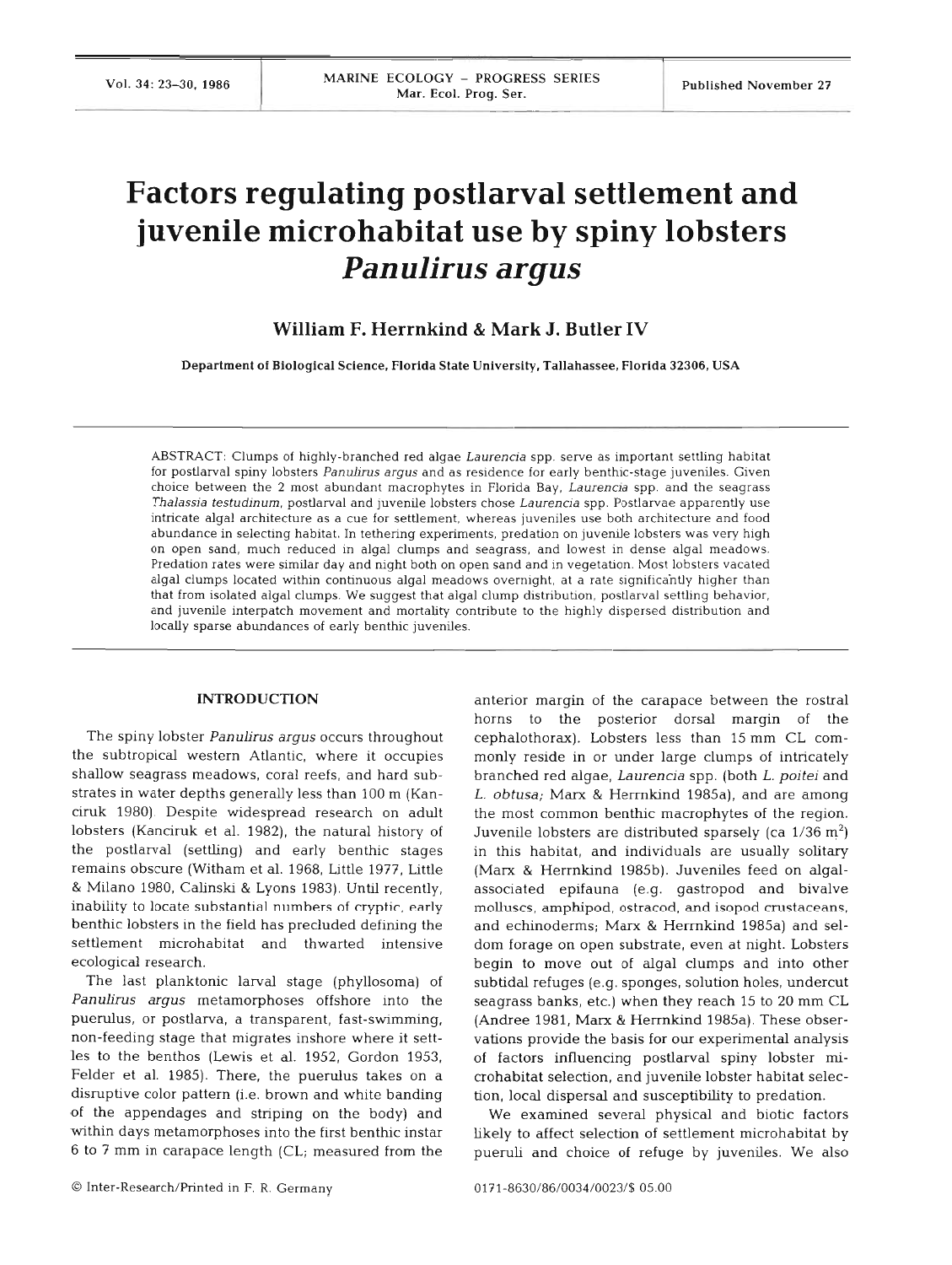investigated whether residency within *Laurencia* spp. or the seagrass *Thalassia testudinum* affords refuge from predators and how refuge size and spatial distribution influences residency and dispersal. Special attention was given to the comparison between *Laurencia* spp. and *T, testudinum* because these represent the 2 most abundant macrophytic habitats in Florida Bay, and both have been implicated as primary habitat for juvenile *Panulirus argus* (Eldred et al. 1972, Davis & Dodnll 1980, Marx & Herrnkind 1985a, b).

## METHODS AND MATERIALS

AU lobsters used in habitat selection experiments were collected as transparent pueruli from plankton in Tom's Harbor Channel (between Duck and Grassy Keys, Florida, USA) using a 1 m diameter plankton net  $(2.5 \text{ m long}, 500 \mu \text{m mesh})$ . Pueruli were used immediately in experiments or were reared to the benthic juvenile stage in the laboratory for later experimentation. We assumed that pueruli collected in this manner, as opposed to those harvested from Witham-type collectors (Witham et al. 1968, Phillips 1972), had not yet settled and were naive relative to Florida Bay settling habitats. We used both plankton-caught and collectortrapped animals in predation and residency/dispersal experiments.

*Habitat selection/settling experiments.* Laboratory experiments were used to document postlarval settling preferences and habitat preferences of early benthic juveniles. We first determined preferences of postlarvae and recently metamorphosed juveniles for different natural substrates, then tested whether food abundance or habitat architecture influenced habitat choice. Experiments were conducted in twenty 75.7 1 seawater aquaria with subgravel filters and a circulating current of approximately 3 cm s<sup>-1</sup>. Light was provided by overhead skylights and fluorescent lights; photoperiod was approximately 14 L: 10 D. We tested treatment combinations by alternating positions of the 2 test habitats at either end of each of the 20 aquaria. The two 20 cm diameter habitat patches were separated by 25 cm of open sand, and each patch was at least 5 cm from an aquarium wall. Thus, if a lobster demonstrated edge-seeking behavior, its habitat choice would be biased in favor of open sand. We provided an overabundance of food by adding a few g of Tetramin fish food to each habitat patch, except where indicated in food treatments. Juvenile lobsters readily consumed Tetramin; pueruli did not feed. Either a puerulus or juvenile was introduced to the center of an aquarium through a length of PVC pipe and allowed to settle to the substrate. The pipe then was withdrawn slowly and the lobster allowed to move

about the tank. This technique prevented the lobster from tailflipping and facilitated 'active selection' of habitats. To conclude each experiment, we located the lobsters and recorded their positions.

Preliminary experiments indicated that once pueruli or juveniles chose a habitat, usually within 8 h, they remained there for several days. Therefore, the juvenile lobster experiments began and ended at 2100 h to allow the nocturally active lobsters 24 h to move about and select a habitat. Experiments with pueruli also began and ended at 2100 h but were terminated only after pueruli ceased swimming. Most pueruli settled overnight, although one experiment continued for 7 d. In each experiment, we tested 20 lobsters on Day 1 and, usually, 20 more on Day 2. A lobster was used only once in choice experiments. Log-linear contingency tables tested the null hypothesis of equal selection for the 2 test habitats in each experiment.

(A) *Natural substrate selection experiments.* These experiments examined settling and habitat preferences of pueruli and juveniles given a choice between *Laurencia* spp. and *Thalassia testudinum.* Algae and seagrass were collected daily. Clumps of algae ca 20 cm in diameter were held in place in aquaria with monofilament strands anchored by lead sinkers (anchors were added to *all* test habitats for experimental balance). We created dense patches of seagrass by inserting 20 T. *testudinum* shoots through  $20 \times 20$  cm grids of 1.3 cm mesh vexar screen and burying the screen and seagrass rhizomes under sand. Natural seagrass densities near Long Key, Florida (425 shoots  $\text{m}^{-2}$ ) were similar to test densities of 500 shoots  $\text{m}^{-2}$ .

(B) *Complex structure experiments.* Given the postlarval and juvenile lobsters' penchant for *Laurencia*  spp. (see results of natural substrate selection experiments), we investigated whether complex structure significantly influenced postlarval settling preference or juvenile lobster habitat selection. Simulated algae clumps made from intertwined strips of black vexar screen (4 mm mesh) were tested against a similar sized vexar mesh cone (open end buried in sand) that provided no refuge for lobsters. This test allowed us to discriminate between selection for dark, 3-dimensional objects *per se,* versus those that also provided physical refuge.

*(C) Food abundance experiments.* We expected that food was requisite to habitat selection by young spiny lobsters (Marx & Herrnkind 1985b). This was tested by providing pueruli and juvenile lobsters both rinsed (low-food) and food-supplemented *Laurencia* spp. In one set of experiments, algal clumps were supplemented with Tetramin and, in a second set, with prey normally found in *Laurencia* spp. We tested pueruli only with algae supplemented with natural prey. Food-supplemented algal clumps contained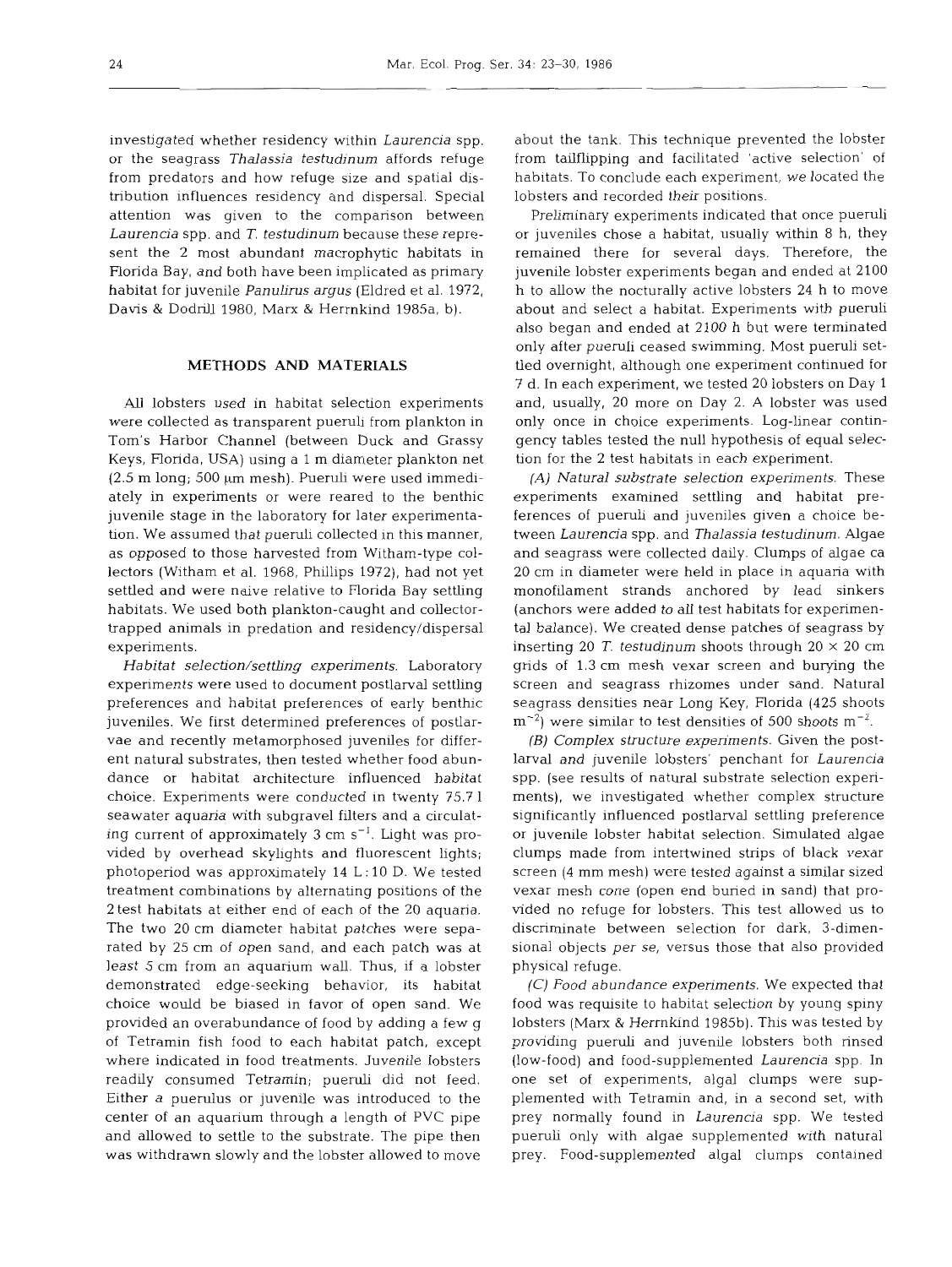40 % more food per clump than did rinsed clumps (0.36 *vs* 0.58 g dry wt.; means of 10 randomly sampled rinsed *vs* food-supplemented *Laurencia* clumps).

*Predation-refuge experiments.* To test the relative degree of security from predators afforded young lobsters by natural substrates, we tethered lobsters in the field in *Laurencia* spp., *Thalassia testudinum,* or open sand. Lobsters (7 to 11 mm CL) were tethered to a steel spike via a 20 cm length of 6 lb-test clear monofilament. Tethers were attached to lobsters by slipping a noose about the cephalothorax between Pereiopods 4 and 5 and affixing the noose to the carapace with superglue (Superglue Corp., Hollis, New York). The glue bond was so strong that empty tethers retrieved from the field often had fragments of carapace still attached to them. We held all tethered lobsters in aerated seawater at least 1 h prior to staking them in the field. To test durability of tether attachment and lobster reaction to tethering, we (1) placed cages (25 cm diam.; 1.3 cm mesh) over 35 tethered lobsters staked in the field, and (2) made underwater videotapes of 7 tethered lobsters individually staked on open sand. Only 1 of 35 lobsters escaped its tether when caged in the field for 12 h. None of the videomonitored lobsters escaped during test periods of 8 to 36 h.

Direct observation and videotape playback revealed that lobsters tethered in the open were mostly quiescent and only tugged against the tether line occasionally; they rarely tail-flipped. By day, lobsters in the open typically stood motionless or found some substrate discontinuity or drifting material to settle against or grasp. We swam around the test area at dusk and dawn, immediately before staking out and retrieving the tethers, to count and identify predatory fishes. Following each 24 h test, we moved the test site to another location at least 25 m away. We examined night *vs* day contrasts in predation on lobsters tethered in the open and in adjacent *Laurencia* clumps. We expected high daytime predation in the open and lower predation at night when lobsters are usually active and might be expected to evade visual predators. Another experiment compared predation rates on open sand, in isolated *Laurencia* clumps, and in *Laurencia* spp., and *Thalassia testudinum* meadows. Isolated *Laurencia* clumps were ca 20 cm in diameter; algal and seagrass meadows were  $>$  500 m<sup>2</sup> in area. This latter experiment contrasted the various vegetated habitats as refuges from predation; open sand results merely documented the activity of predators in the area. Prior studies (Heck & Thoman 1981) showed the antipredator value of dense seagrass, so we expected little difference in short-term survival among lobsters tethered in seagrass or algae.

*Residency/dispersal experiments.* We conducted

field experiments to determine duration of residency of juvenile lobsters in algae as a function of algal clump size and isolation (i.e. clump patchiness). We tested 3 conditions: (1) large isolated clumps (40 cm diam.); (2) small isolated clumps (20 cm diam.); (3) a large algal meadow  $(> 500 \text{ m}^2)$ . To create isolated clump conditions, we placed appropriately-sized *Laurencia* clumps at least l m apart on open sand. We selected clumps firmly attached to rock cobbles so they could be repositioned with minimal disturbance and without artificial anchors. Small and large isolated clump treatments simulated the most typical *Laurencia* habitat in the Florida Keys. Large, contiguous *Laurencia*  meadows are less common, but may be important as localized areas for lobster recruitment. Therefore, 20 cm diam. clumps located within a contiguous algal bed served as the third treatment condition.

Young juvenile lobsters (mean  $CL = 9$  mm) were placed in clear 10 m1 plastic vials filled with seawater to protect the lobsters from injury and to facilitate transfer to algal clumps. One lobster was introduced into each clump by a diver who teased an opening in the algal branches and inserted a vial and its lobster into the center of the clump. Lobsters remained quiescent in the vials and, once in the clumps, simply walked into the surrounding algae.

The small isolated clump treatment was conducted for 1, 3, and 10 d, the large isolated clump treatment for 1 and 3 d, and the contiguous bed treatment for 1 d. The experiment was not continued to Day 10 in the large isolated clump treatment or to Day 3 and 10 in the contiguous bed treatment because residency times were brief and the number of available lobsters was limited. Twenty lobsters were used in each treatment and time interval for a total of 120 lobsters. At the end of each interval, we collected individual algal clumps in vexar mesh bags (4 mm mesh) and transported them to a nearby boat where the remaining lobsters were removed. While each clump was bagged, a diver searched the area under the clump and watched for fleeing lobsters. Only 1 of 47 lobsters retrieved was found under a clump; none were seen escaping. Most lobsters recaptured were found deep within the algae.

#### **RESULTS**

### **Habitat selection/settling experiments**

Pueruli and juveniles strongly preferred *Laurencia*  spp. over *Thalassia testudinum* (Table 1). Juveniles preferred food-supplemented algae to food-reduced algae, but pueruli did not discriminate between foodsupplemented and rinsed algae. Both pueruli and juveniles preferred dark colored architecturally com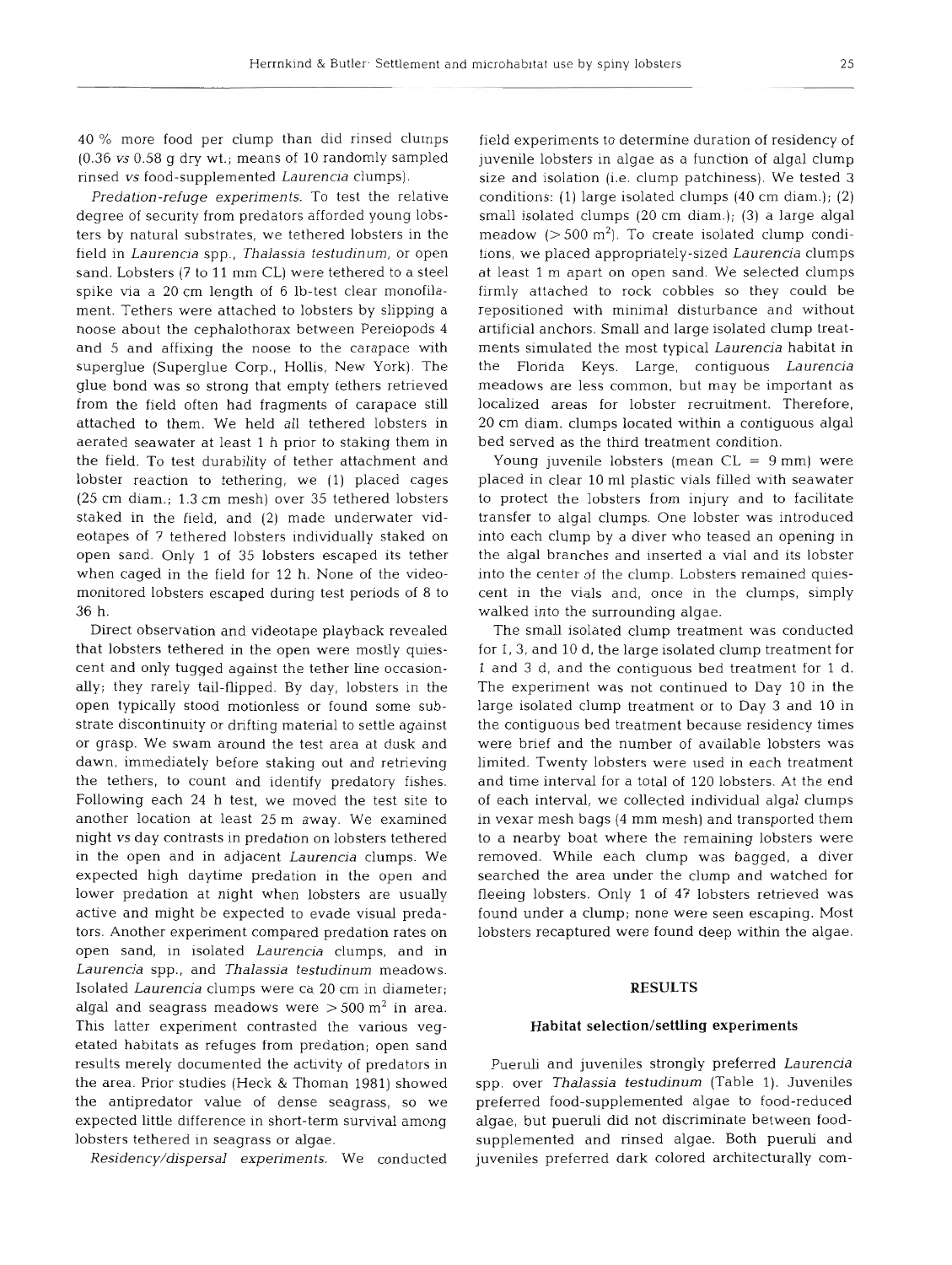Table 1. Panulirus argus. Experimental conditions and results from laboratory experiments on postlarval settling preferences and early benthic juvenile habitat selection. Values for habitat choice represent numbers of lobsters that chose each of 2 habitats provided

| Experimental condition                                   | Habitat choice | $G^d$ | р       |
|----------------------------------------------------------|----------------|-------|---------|
| Pueruli                                                  |                |       |         |
| Algae vs seagrass                                        | 35:6           | 22.70 | < 0.005 |
| Artificial algae vs no structure                         | 23:3           | 11.76 | < 0.005 |
| Rinsed algae $vs$ algae + food <sup>b</sup>              | 10:12          | 0.18  | ns      |
| <b>Juveniles</b>                                         |                |       |         |
| Algae vs seagrass                                        | 31:6           | 18.49 | < 0.005 |
| Artificial algae vs no-refuge structure                  | 31:1           | 17.73 | < 0.005 |
| Rinsed algae $vs$ algae + food <sup>b</sup>              | 11:25          | 5.58  | < 0.025 |
| Rinsed algae $vs$ algae + food <sup><math>c</math></sup> | 12:24          | 4.07  | < 0.05  |

<sup>c</sup> Algae supplemented with Tetramin

plex structure to dark, simple structure. These results suggest that pueruli preferentially settle in architecturally complex habitats without regard to food abundance. Strong selection for structurally complex habitats is retained at the early benthic juvenile stage and appears to function along with a preference for food-rich environments.

We excluded the open sand habitat in aquaria from final analysis because no early benthic juvenile lobsters have been found in the field on open sand  $-$  an intuitively non-viable habitat for young lobsters given the lack of food and protection. Furthermore, fewer than 10 % of all postlarval and juvenile lobsters in our experiments were found on sand, even though open sand constituted 68 % of the exposed substrate in aquaria. All lobsters on open sand were found in aquarium corners or against walls, probably indicating attraction to edges rather than selection for sand.

#### Predation experiments

Day and night predation rates did not differ significantly in open areas or in *Laurencia* clumps (Fig. 1, Table 2). As expected, lobsters tethered in the open suffered significantly higher predation over 12 h than did those in algae. AU but one of the survivors on open sand were found clinging to fragments of drifting vegetation. Small algal fragments visually disrupted the symmetry and shape of lobsters and, combined with their typical inactivity, probably camouflaged them from predators. Diver observations and underwater videotapes indicated that feeding fish often passed within 1 m of camouflaged, inactive lobsters without responding.

Comparisons among lobsters tethered on open sand

versus those in *Laurencia* spp. and *Thalassia testudinum* or isolated *Laurencia* clumps confirmed a significant reduction of predation in vegetated areas (Fig. 1, Table **2).** Predation rates in *Laurencia* spp. clumps and *T. testudinum* meadows were similar, but all other pairwise habitat comparisons were statistically significant (Table **2).** 

Approximately **3** times as many piscine predators were seen in the area near the vegetation comparison experiments as in the day-night test site. Likely predators at tether sites included grunts *Haemulon* spp., gray snappers *Lutjanus griseus,* toadfish *Opsanus* sp., mojarra *Eucinostimous* spp., and juvenile stone crabs *Menippe mercenaria.* We suspect that secretive predators such as portunid crabs and octopus also were present, and we observed transient predatory fishes such as jack *Caranx* spp. and bonnethead sharks



Fig. **1.** Panulirus argus. Results of field tethemg experiments with juveniles  $(7 \text{ to } 11 \text{ mm CL})$ . Left: results of tethering experiments comparing predation on sand (S) and in algal clumps (AC) during day and night. Right: results of experiments comparing predation on sand and in seagrass (SG), isolated algal clumps, and in algal clumps within a large algal bed (AB). Lobsters tethered for 12 h in both experiments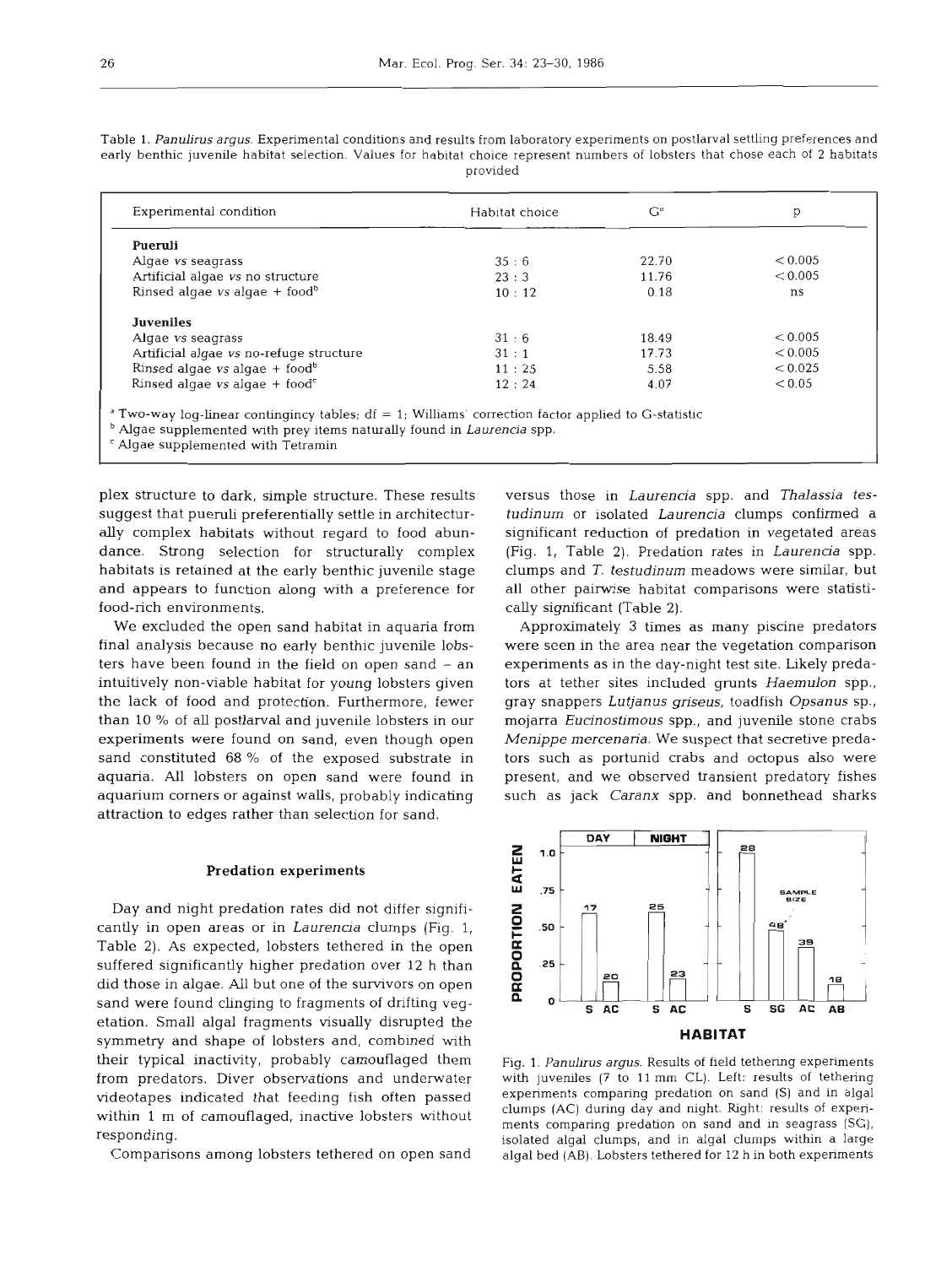27

Table 2. Panulirus argus. Results of predation-refuge experiments: Experiment 1 compared day-night predation rates in Laurencia spp. and open sand; Experiment 2 compared predation rates among 4 common habitats. A 3-factor log-linear G-test contingency table was used to analyze Experiment 1; predation (lobster present/absent), time (day/night), and habitat (algae/ sand) each have 2 levels. Two-factor log-linear G-test contingency tables were used to analyze Experiment 2; a  $2 \times 4$ contingency table was first used to test for an overall effect, and subsequent  $2 \times 2$  tables for pairwise comparisons among the 4 habitat types

| Test condition                           | df | G     | p       |
|------------------------------------------|----|-------|---------|
| <b>Experiment 1</b>                      |    |       |         |
| Predation $\times$ time                  |    | 0.03  | ns      |
| Predation $\times$ habitat               |    | 9.98  | < 0.01  |
| Time $\times$ habitat                    |    | 0.51  | ns      |
| Predation $\times$ time $\times$ habitat |    | 0.24  | ns      |
| <b>Experiment 2</b>                      |    |       |         |
| Predation $\times$ habitat               |    | 48.81 | < 0.005 |
| Sand $\times$ seagrass                   |    | 22.06 | < 0.005 |
| Sand $\times$ algal clump                |    | 28.38 | < 0.005 |
| Sand $\times$ algal meadow               |    | 48.88 | < 0.005 |
| Seagrass $\times$ algal clump            |    | 1.28  | ns      |
| Seagrass $\times$ algal meadow           |    | 8.58  | < 0.005 |
| Algal clump $\times$ algal meadow        |    | 4.18  | < 0.05  |

Sphyrna tiburo in the area. We witnessed several successful attacks on tethered lobsters by gray snappers (estimated at 15 cm total length) soon after staking lobsters out in the open. Demise of the remaining lobsters tethered in open areas at the vegetation test site probably occurred well within the first 12 h. We did not witness predation on lobsters tethered in algae or seagrass, although gray snappers and grunts spent considerable time swimming about the vegetation, apparently foraging.

#### **Residencyldispersal experiments**

Residency time of lobsters in Laurencia spp. appeared to be more a function of clump isolation than clump size (Table 3). Between 26 and 83 % of the lobsters dispersed from clumps overnight; significantly more lobsters were missing from clumps within contiguous algae than from either large or small isolated clumps (p < 0.025; Table 3). Differences between small and large isolated clumps were not statistically significant. No clump size effect was apparent after 3 d when 35 and 40 % of the lobsters remained in small and large isolated clumps, respectively. After 10 d, 90 % of the lobsters were absent from the small isol clumps.

#### **DISCUSS**

Juvenile spiny lobsters Panulirus argus have been reported from a variety of benthic habitats: brown and red algae (Witham at al. 1964, Marx & Herrnkind 1985a), seagrass meadows (Eldred et al. 1972, Davis &

Dodrill 1980), colonial bryozoans (Witham et al. 1964), sponges (Khandker 1964), and even beneath sea urchins (Davis 1971). Most collections have been of individuals > 20 mm CL, not newly settled lobsters, and many habitats from which they have been collected are ephemeral. Urchin herds, sponges, and nonvegetated fouling assemblages are probably not primary settling habitats and could not shelter the many recruits necessary to sustain adult lobster populations. The extensive seagrass meadows and algal patches present throughout the Caribbean are the most plausible sites for postlarval settlement. Seagrass meadows have been implicated as primary postlarval settling habitat for P. argus because trawls taken in seagrassdominated areas have produced juvenile lobsters (Eldred et al. 1972, Davis & Dodnll 1980). Yet, most individuals captured in this manner exceed 15 mm CL, and inadvertent sampling of algae commonly interspersed with seagrass makes it difficult to ascertain the exact habitat sampled. Past SCUBA surveys have revealed a marked paucity of newly-settled juveniles amongst seagrass (Sweat 1968, Marx & Herrnkind 1985a). Divers more reliably find postsettlement stages among Laurencia spp. in Florida Bay, albeit in locally low abundances (Marx & Herrnkind 1985a, Herrnkind & Butler pers. obs.). Despite apparently sparse juvenile distributions even in Laurencia spp., 1 ha of patchy algal habitat could nurture an estimated 1000 lobsters  $yr^{-1}$  (Marx & Herrnkind 1985a).

Laurencia spp. are probably the principal habitat of young spiny lobsters in Florida Bay. Pueruli and juveniles overwhelmingly chose Laurencia spp. over Thalassia testudinum in our laboratory selection experiments. Similar habitat specificity has been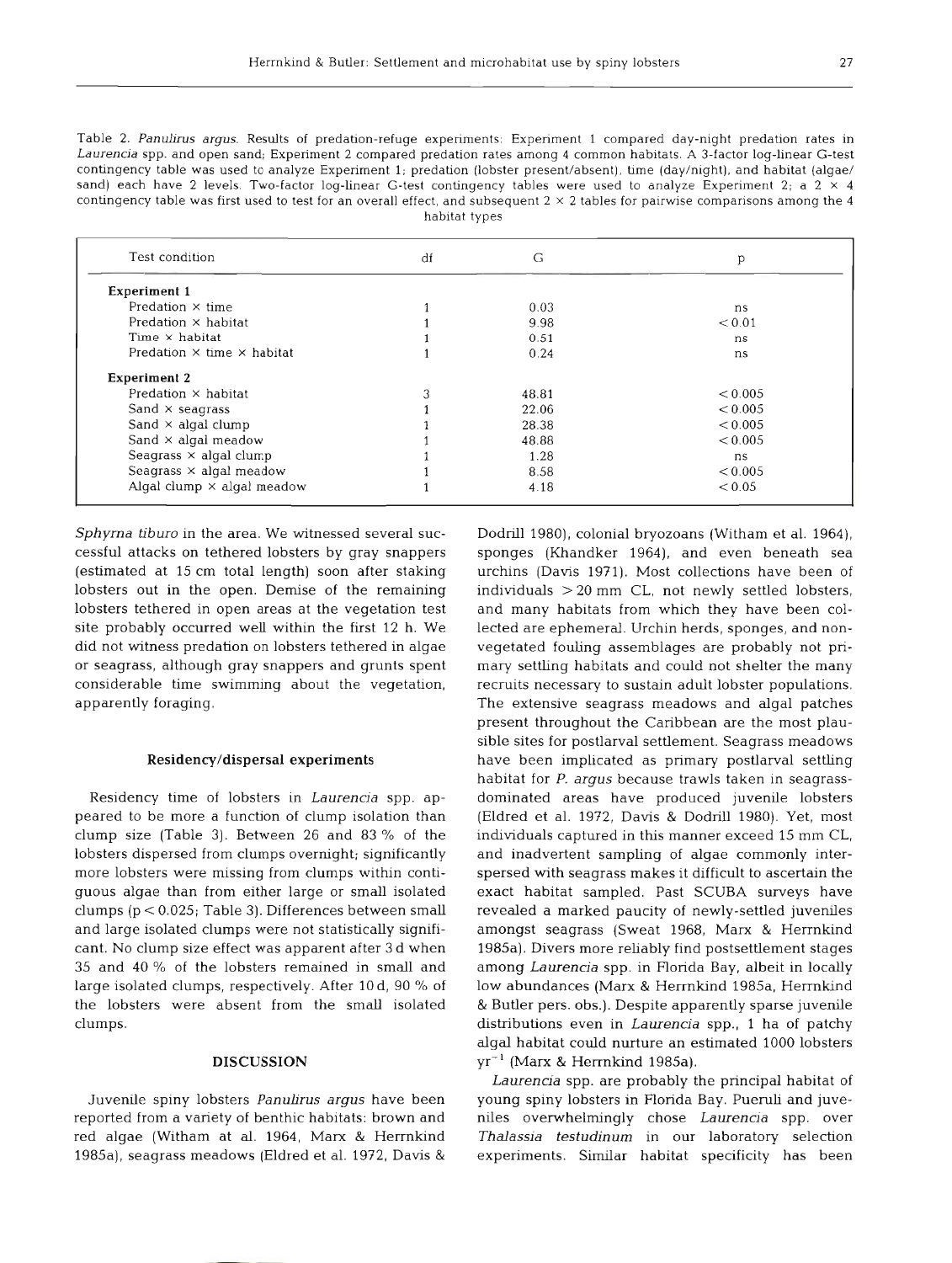Table 3. Panulirus argus. Results of a field experiment testing the effects of algal clump size, isolation, and time on residency of early benthic stages. Experimental results at top of table; results of statistical analyses, log-linear G-statistic tests, at bottom. Twenty lobsters used in each treatment **X** time experimental condition

| <b>Treatment condition</b>                       | Percent absent      |         |         |
|--------------------------------------------------|---------------------|---------|---------|
|                                                  | Day 1               | Day 3   | Day 10  |
| Small isolated algal clumps                      | 45 %                | 65 %    | 90%     |
| Large isolated algal clumps                      | $26\%$ <sup>*</sup> | $60 \%$ |         |
| Contiguous algal bed                             | 83 %b               |         |         |
| <b>Test condition</b>                            | df                  | G       | p       |
| Day 1: Small vs large vs contiguous algal clumps | $\overline{2}$      | 13.40   | < 0.005 |
| Day 1: Pairwise tests of clump size              |                     |         |         |
| Large vs small clumps                            |                     | 1.54    | ns      |
| Large vs contiguous bed                          |                     | 12.98   | < 0.005 |
| Small vs contiquous bed                          |                     | 6.32    | < 0.025 |
| Small clumps: Day 1 vs 3 vs 10                   | $\overline{2}$      | 3.96    | ns      |
| <sup>d</sup> 1 lobster died                      |                     |         |         |
| <sup>b</sup> 2 lobsters died                     |                     |         |         |

reported for *P. interruptus,* which chooses surfgrass *(Phyllospadix)* and red algae over other natural substrates (Parker 1972, Engle 1979), and for *Homarus americanus,* which prefers algal-fouled cobble over mud (Botero & Atema 1982, Roach 1983). Habitat selection by *Panulirus argus* pueruli and juveniles appears to be influenced strongly by architectural complexity and, in the case of juveniles, by food abundance. Pueruli prefer complex structure regardless of food abundance, whereas juveniles choose complex, foodrich habitats. Though food abundance does not affect the settling preference of pueruli, settlement in dense vegetation indirectly may ensure ample prey following metamorphosis into juveniles.

Frequent selection of *Laurencia* spp. by both pueruli and juveniles raises the possibility that lobsters detect and respond to *Laurencia* via chemical cues; this topic warrants further research. Irrespective of chemical influences, pueruli settle in large concentrations on unfouled Witham-type collectors constructed of burlap, rope, carpeting, or air conditioning filter. Settlement on collectors of artificial materials is most consistent with the hypothesis that structural complexity is a major determinant of habitat selection. Pueruh of *Panulirus interruptus* also settle on Witham-type collectors, but nearly 10 times the number settle on collectors constructed of surfgrass (Serfling & Ford 1975). Similarly, fouled Witham collectors catch more pueruli than unfouled collectors (Little & Milano 1980). *Laurencia* spp. growing on suspended rope collectors deployed off the south coast of Cuba in the early 1960's also caught numerous pueruli (R. Buesa pers, comm.). It is uncertain whether young lobsters strongly select *Laurencia* spp., or whether this ubiquitous macrophyte

simply provides the predominant source of architecturally complex habitat in Florida Bay. Although our experiments tested microhabitat selection wherein lobsters chose between **2** or more nearby habitats, we know little about the mechanics of settlement under natural conditions in which the wide-ranging pueruli may encounter a suite of habitats not necessarily in close proximity to one another.

Settlement may be further complicated by the physiological state of the puerulus. For example, it is not known whether metamorphosis to the first benthic stage is triggered by settlement, or if settlement is mediated by some physiological precursor to metamorphosis. If the timing of metamorphosis is under strict physiological control, then onset of metamorphosis may constrain the selection of appropriate settlement habitat and restrict the pueruli to whatever habitat is immediately available.

The diffuse (i.e. patchy, solitary) distribution of recently settled juveniles is potentially a product of dispersed postlarval settlement, high nomadism, and high predation  $-$  or a combination of these conditions. Available information suggests that pueruli settle in a dispersed manner due to the combined effects of regional current patterns and the patchy distribution of suitable settlement habitat. Newly settled lobsters are caught in large numbers in floating Witham collectors just offshore (Atlantic side) of the Keys (Little 1977). Large numbers of pueruh are caught in plankton nets deployed in interisland channels during night flood tides around the time of new moon (Sweat 1968), i.e. water flowing into Florida Bay. We have caught up to 150 pueruli in 60 to 90 min using this technique. Diving surveys of the Atlantic shallows reveal only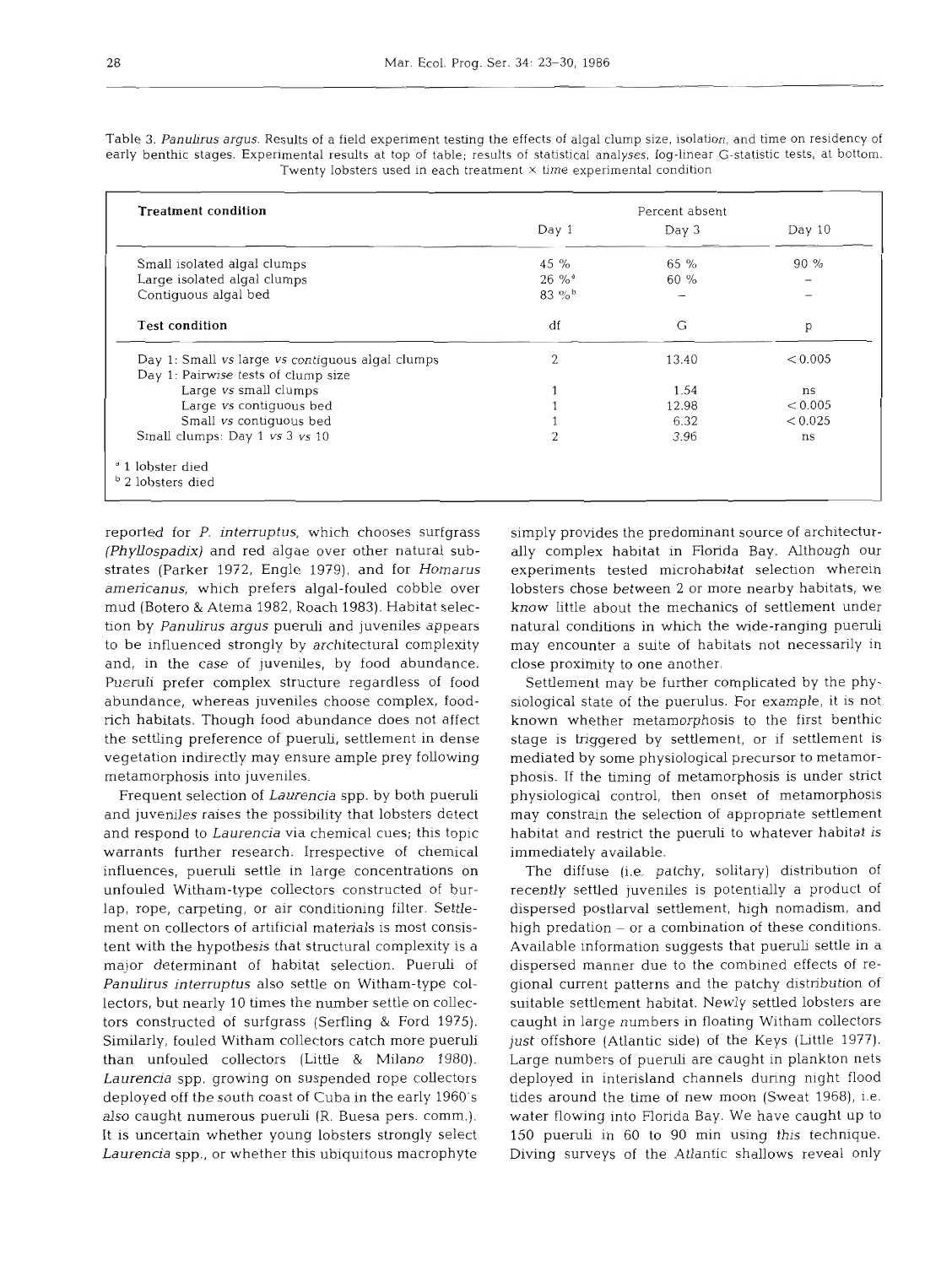limited numbers of early juveniles; either few pueruli settle here or many that settle die. These observations suggest that pueruli from offshore are shunted along the Atlantic shores and become concentrated as they funnel through narrow interisland passes. Thereafter they are scattered throughout Florida Bay by tidal and wind-driven currents. As a result, short-term local recruitment involves relatively few pueruli settling into a patchy mosaic of algal habitat.

Rapid emigration of lobsters from clumps placed within the contiguous algal bed indicates that early benthic-stage lobsters are nomadic and do not exhibit much fidelity to a 'home' clump. This interpretation is supported by videotapes of interclump movement by juvenile lobsters in aquaria. Lobsters apparently range non-directionally among algae, though open space effectively constrains interclump movement as shown by lengthier residency times in isolated clumps compared to those among contiguous algae. Marx & Hemkind (1985b) found that lobsters leave food-poor clumps more quickly than clumps with natural food levels. Thus, we predicted that residency time would be longer in large clumps than in small clumps, assuming large clumps contain more food. That prediction was not supported by our results. Prey counts made subsequent to the residency/dispersal experiments indicated only marginal correlation between clump size and prey number for clumps in the size range tested. Prey abundance should be manipulated in algal clumps of equal size to more adequately assess the interaction of food and residency. We did not test the influence of density on residency time because juvenile lobsters in the field are usually solitary (Marx & Herrnkind 1985a). Several workers have reported aggressiveness between juvenile spiny lobsters (Berrill 1975, 1976, Andree 1981, Marx & Herrnkind 1985b), but those experiments were conducted with unusually high juvenile densities (5 to 10 lobsters per algal clump or aquarium; Berrill 1975, Marx & Herrnkind 1985b), larger size classes (Andree 1981), or size classes that probably seldom interact in nature (Bemll 1975, 1976). Dispersal rates we report could be overestimates if lobsters scored as missing from clumps did not emigrate but were eaten. Predators more likely contributed to reduced numbers over time in the isolated clumps, based on tethering results. Future field manipulations should test the effect of predation on algal residency.

Frequent movement of lobsters between algal clumps was unexpected, given the high relative risk of predation on open sand, both day and night. However, lobsters in the open appear to reduce susceptibility to predation by moving very slowly between small, temporary refuges and alternating movement with periods of quiescence. This type of behavior by small crusta-

cans is effective in reducing predation by visually<br>can is prediction in reducing fish (Main 1985). Predation risk for bobsters in<br>the open is, nonetheless, higher than in vegatace<br>areas. We emphasize that prediction rate

- 
- 
- 
- 
- 
- 
- 
- 
-